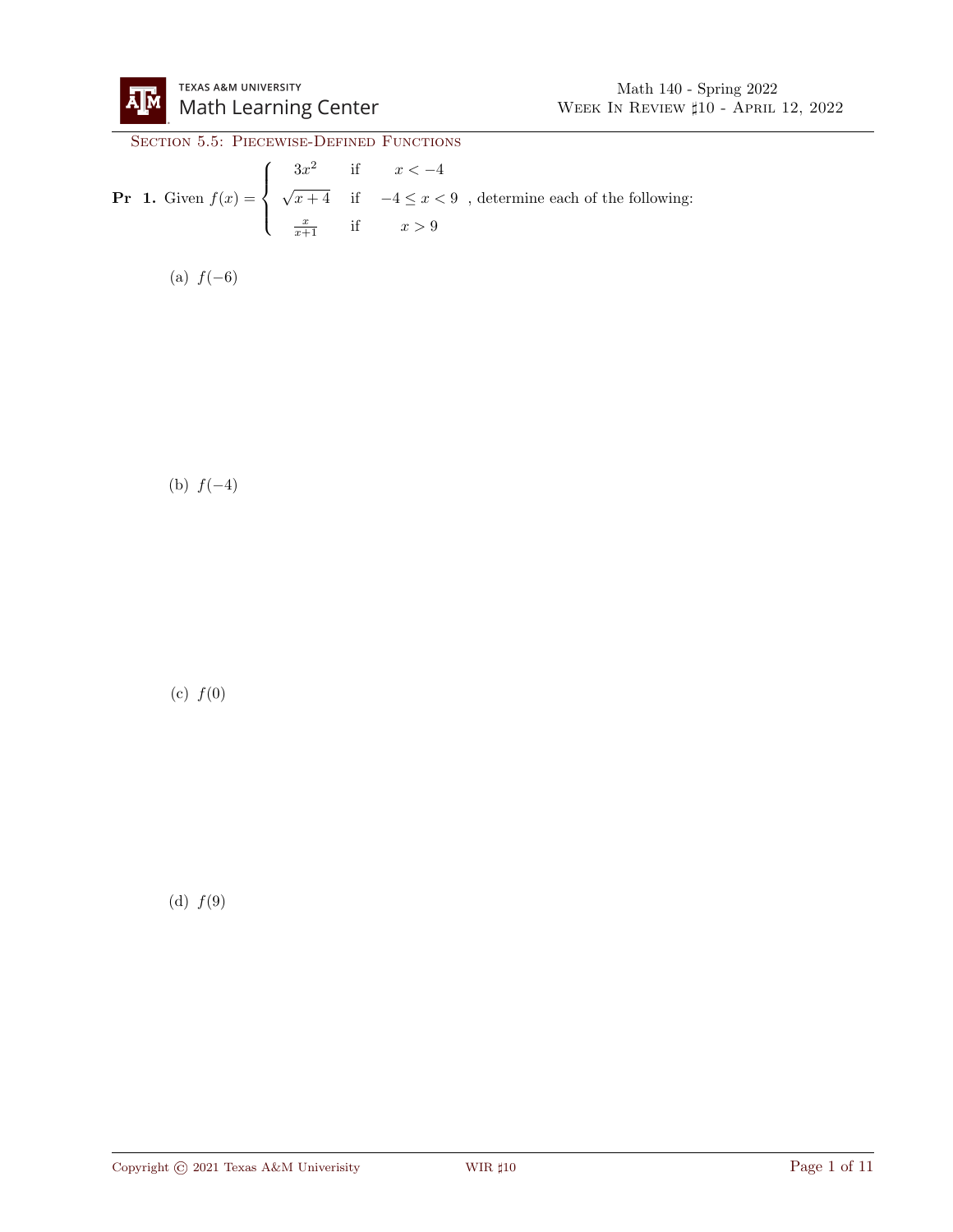Pr 2. State the domain, using interval notation, of each of the following

(a) 
$$
f(x) = \begin{cases} 3x^2 & \text{if } x < -4 \\ \sqrt{x+4} & \text{if } -4 \le x < 9 \\ \frac{x}{x+1} & \text{if } x > 9 \end{cases}
$$

(b) 
$$
g(x) = \begin{cases} \frac{x+6}{x+3} & \text{if } x < 0 \\ 7-x^2 & \text{if } 0 \le x < 5 \\ \sqrt[3]{x-8} & \text{if } x > 7 \end{cases}
$$

**Pr** 3. State the equivalent piecewise-defined function for the absolute value function,  $h(x) = -5|8 - 3x|$ .

**Pr** 4. State the equivalent absolution value function for the piecewise-defined function,  $f(x) = \begin{cases} -(2x-5) & \text{if } x < \frac{5}{2} \end{cases}$  $2x - 5$  if  $x \ge \frac{5}{2}$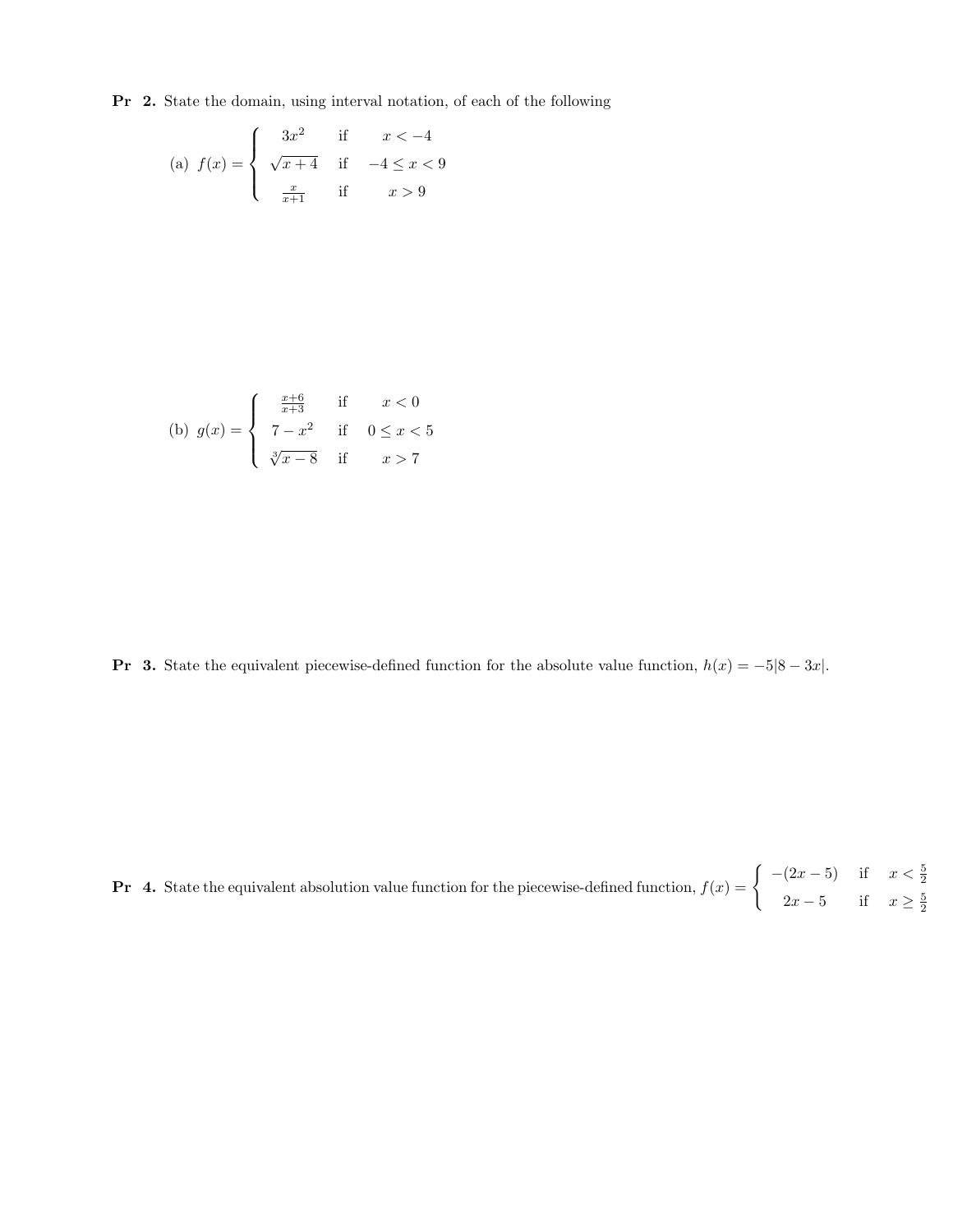Pr 5. Write the corresponding piecewise-defined function for the scenario: A cleaning service charges \$20 an hour plus a \$25 service fee for the first three hours of cleaning. For any job that requires more than three hours, the price increases to \$30 per additional hour, but the service fee is waived.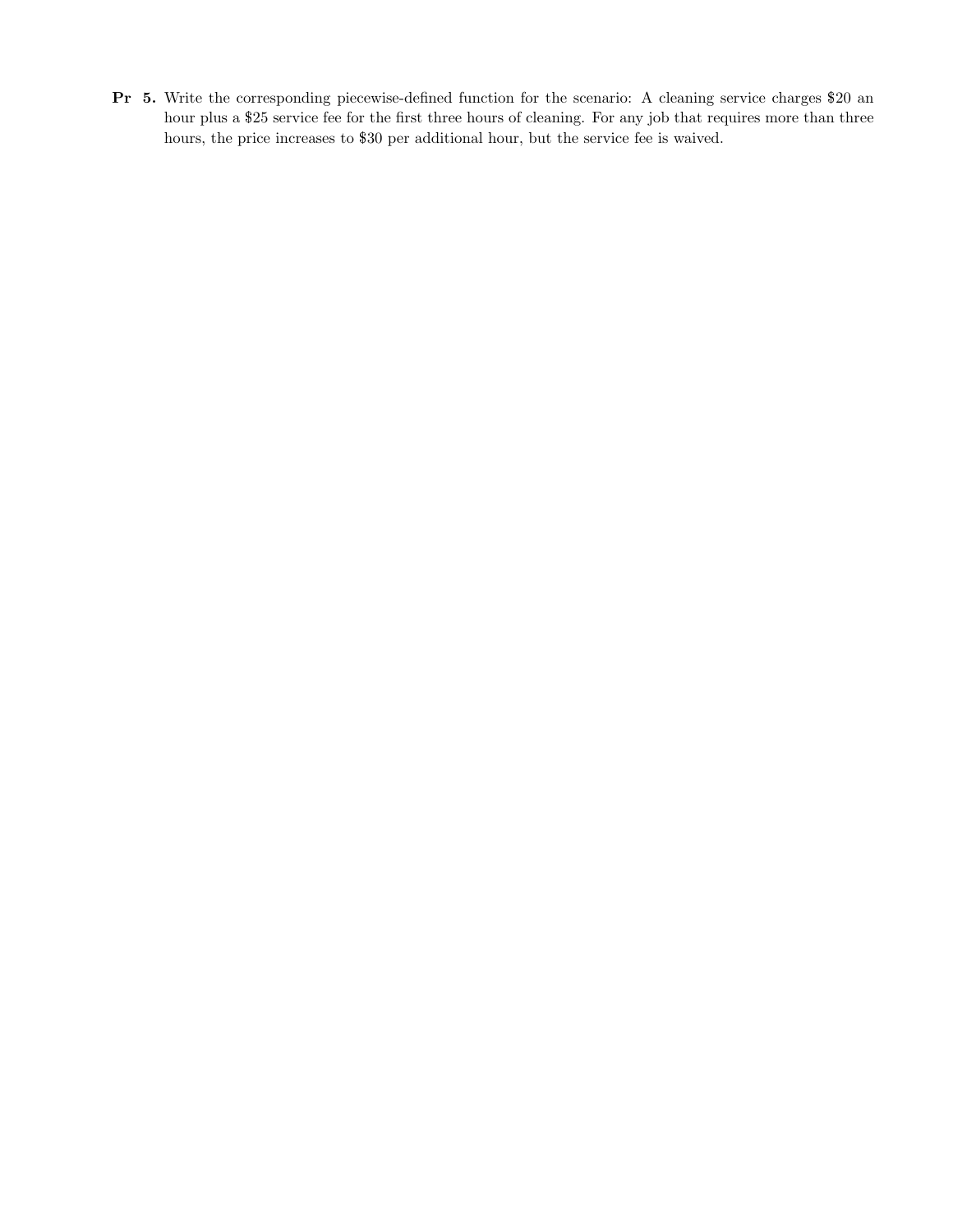## SECTION 5.6: EXPONENTIAL FUNCTIONS

Pr 1. Rewrite each exponential expression as a single equivalent expression in the stated base. (a)  $27 \cdot 9^{x-1}$ , base 3

(b) 
$$
\left(\frac{1}{4}\right)^x \cdot \left(\frac{8}{2^{x+4}}\right)
$$
, base 2

Pr 2. Determine if each function is an exponential function. If the function is an exponential function, determine whether the function represents exponential growth or decay. (a)  $f(x) = 3^{-x}$ 

(b) 
$$
g(x) = -4x^5
$$

(c) 
$$
h(x) = \frac{2}{9}e^{x+3}
$$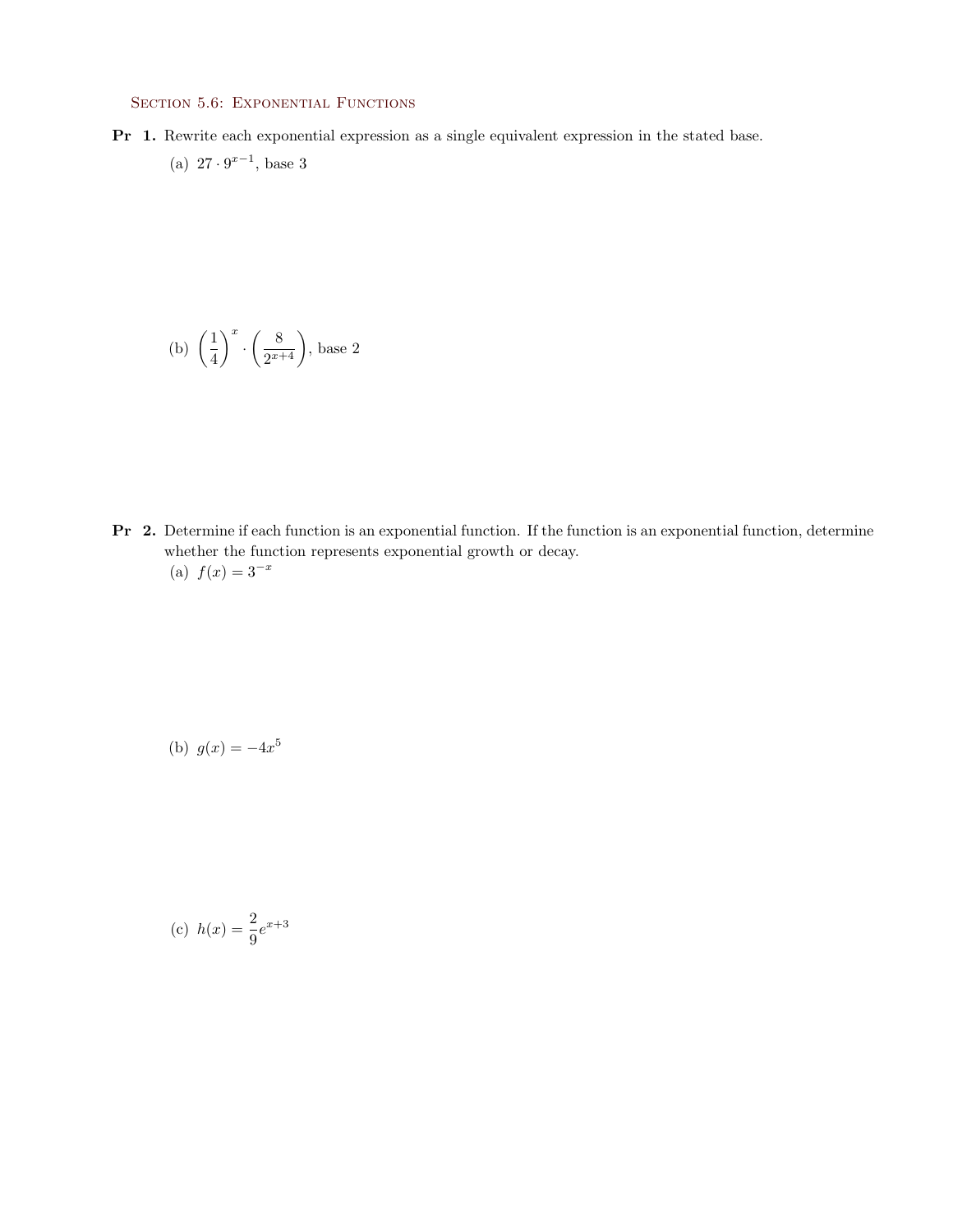**Pr** 3. State the domain, range, end behavior, x-intercept(s), and y-intercept of  $g(x) = 7^{2-x}$ .

Domain

Range

End behavior

x-intercept(s)

y-intercept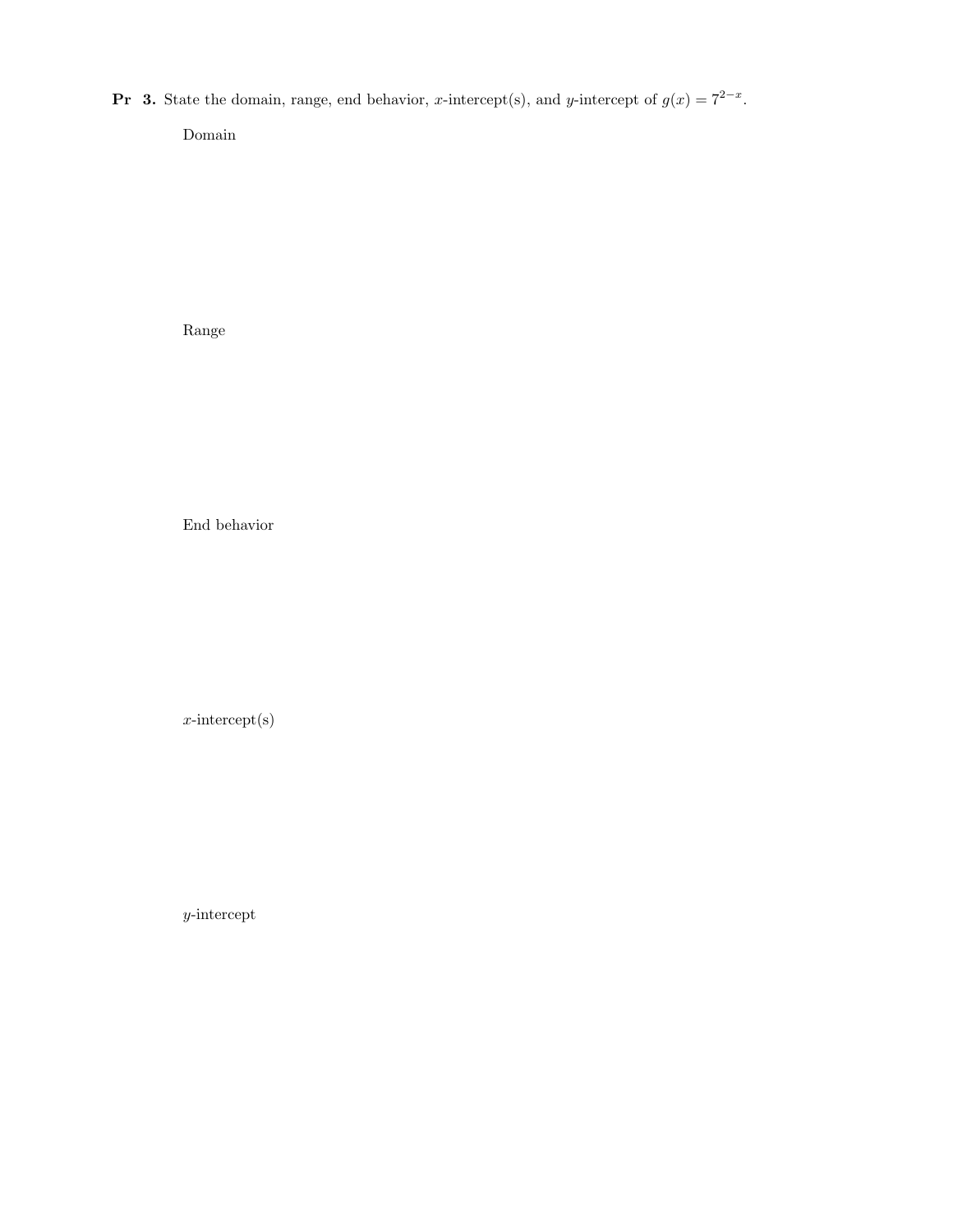Pr 4. State the domain of the function, using interval notation. (a)  $f(x) = 10^{\frac{3x}{x-8}}$ 

(b)  $g(x) = e^{\sqrt[4]{3-9x}}$ 

(c) 
$$
h(x) = \frac{\sqrt[7]{4x+11}}{2^{3x-7}}
$$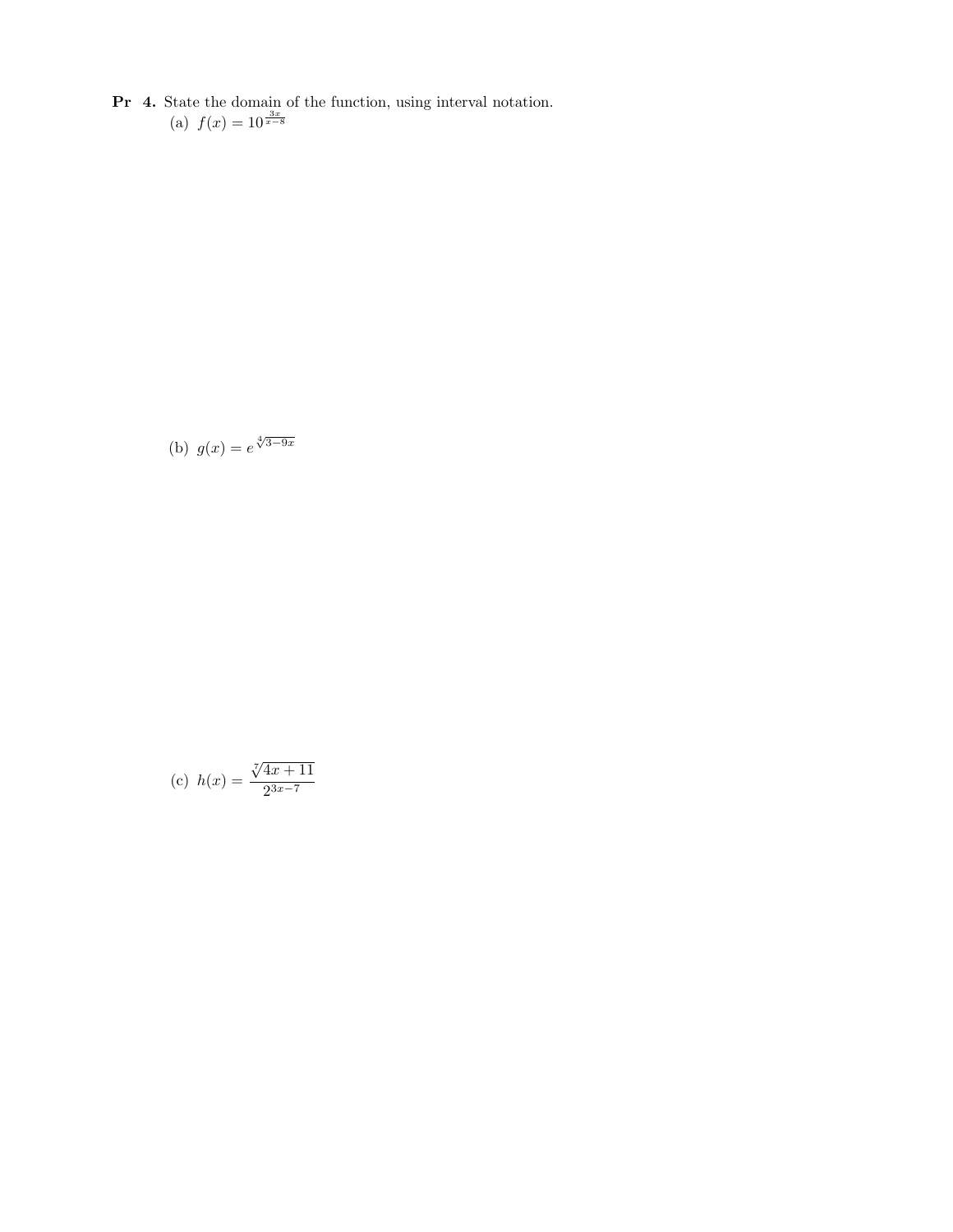**Pr** 5. Algebraically solve each equation for  $x$ .

(a) 
$$
\left(\frac{1}{3}\right)^{2x} = 9^{x-6}
$$

(b) 
$$
e^x (e^x + e) = \frac{e^x + e^{3x}}{e^{-x}}
$$

(c) 
$$
\left(\frac{1}{100}\right)^{-x^2} \cdot 10^{4x} - 1 = 0
$$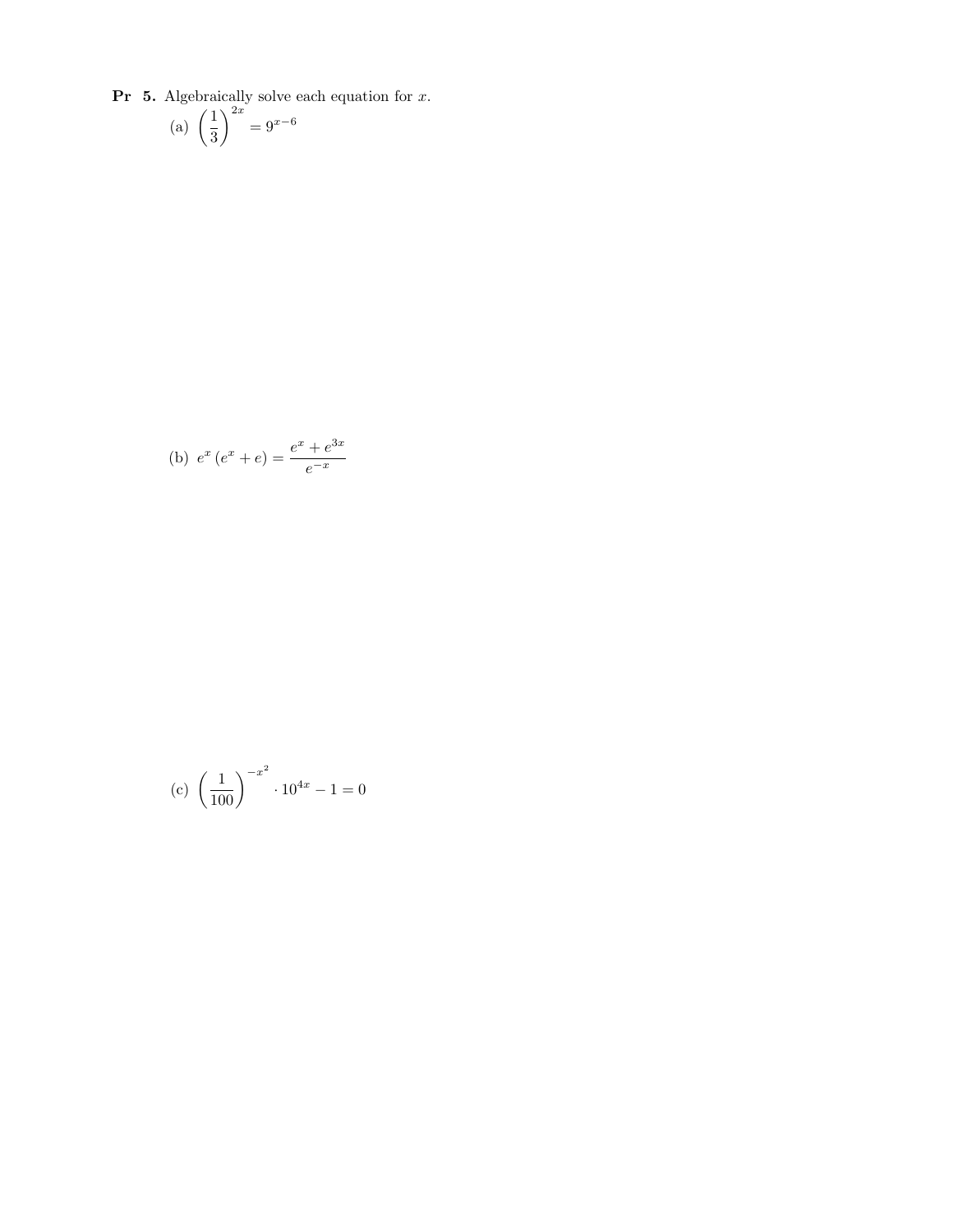Pr 6. If you invest \$2000 in an account that earns interest at a rate of 3.16% per year, compounded monthly, how much will be in the account after 10 years? If the annual interest is compounded continuously instead of monthly, how much more will be in the account after 10 years compared to your previous answer?

Pr 7. If company opens in 2017, and the company's revenue grows at an annual rate of 150% per year, the revenue function would be  $R(t) = R_0 \left(\frac{3}{2}\right)^t$ , where  $R_0$  represents the initial revenue earned in 2017, and t represents the number of years since 2017. How much money did the company bring in, in revenue, in 2017, if the company's revenue is \$864,000 in 2020?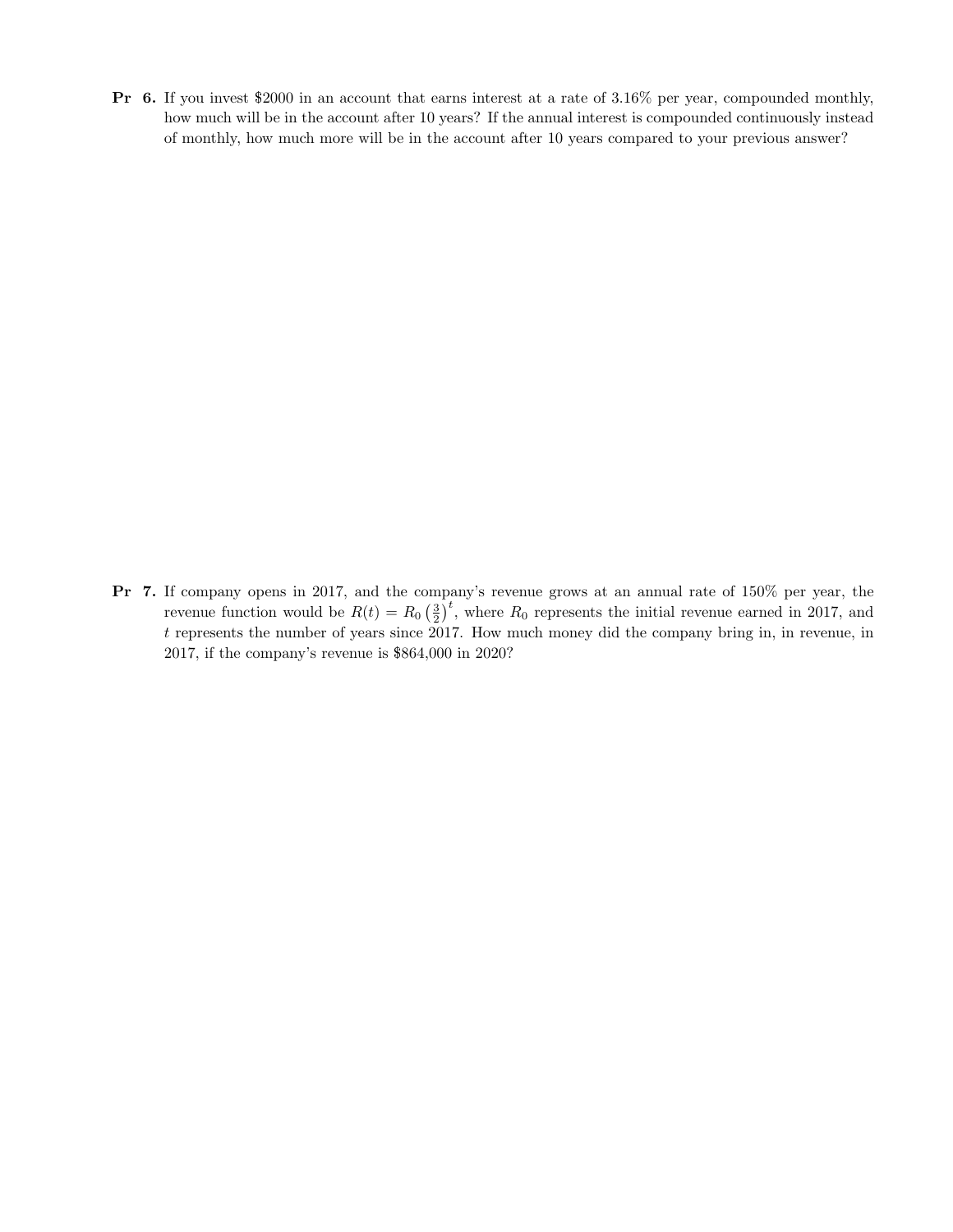SECTION 5.7: FUNCTION ARITHMETIC AND COMPOSITIONS

**Pr** 1. Given  $f(x) = 1 - x^2$ ,  $g(x) = 4 \cdot 6^x$ , and  $h(x) = \frac{2x}{1-x}$ , calculate each operation and simplify, if possible. (a)  $(f+g)(2)$ 

(b)  $(fh)(4)$ 

(c) 
$$
\left(\frac{h}{f}\right)
$$
 (3)

(d) 
$$
(g-h)(x)
$$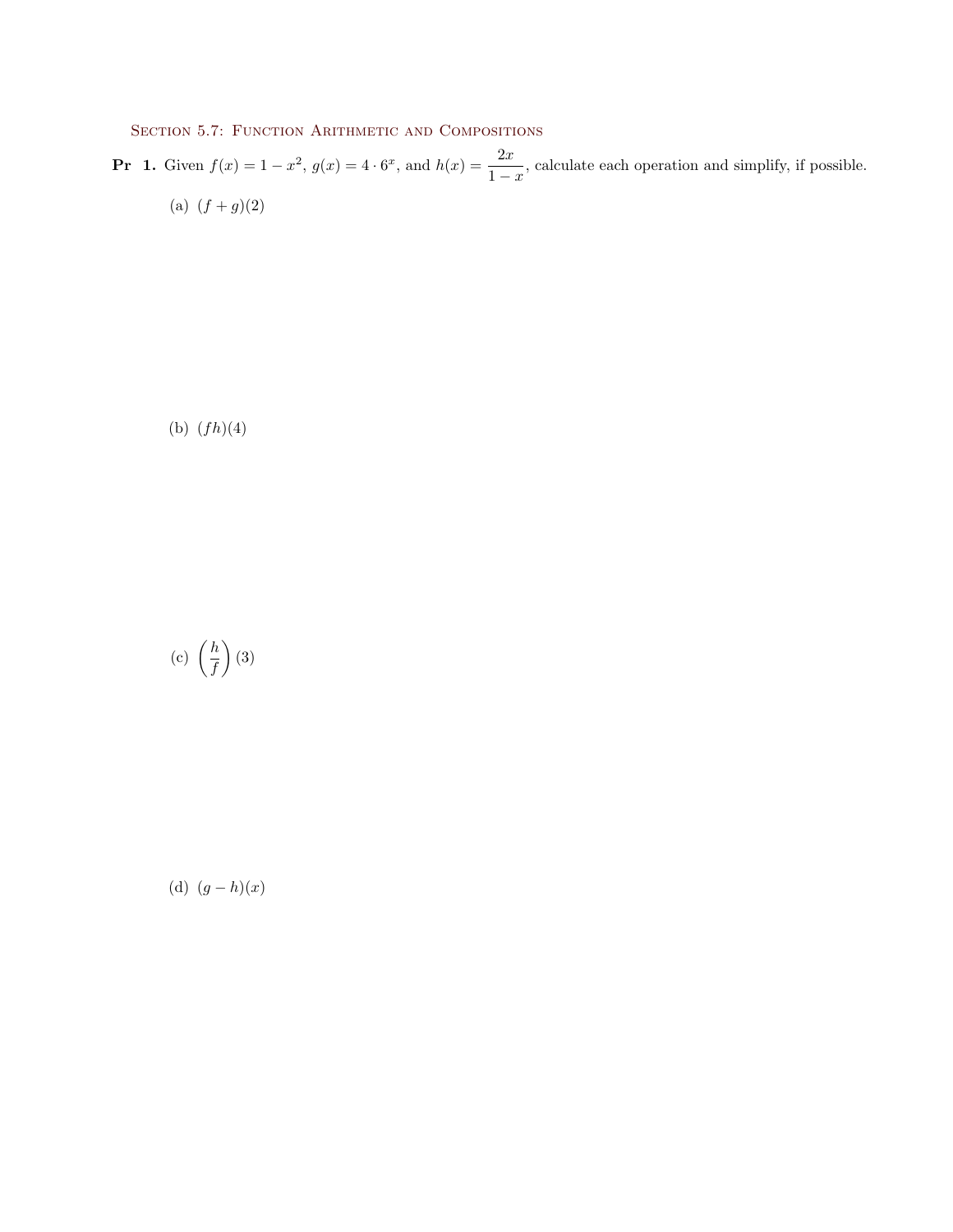**Pr** 2. Given  $f(x) = 1 - x^2$ ,  $g(x) = 4 \cdot 6^x$ , and  $h(x) = \frac{2x}{1-x}$ , calculate each operation and simplify, if possible. (a)  $(f \circ h)(4)$ 

(b)  $g(h(0))$ 

(c)  $(f \circ g)(x)$ 

(d)  $(f \circ f)(x)$